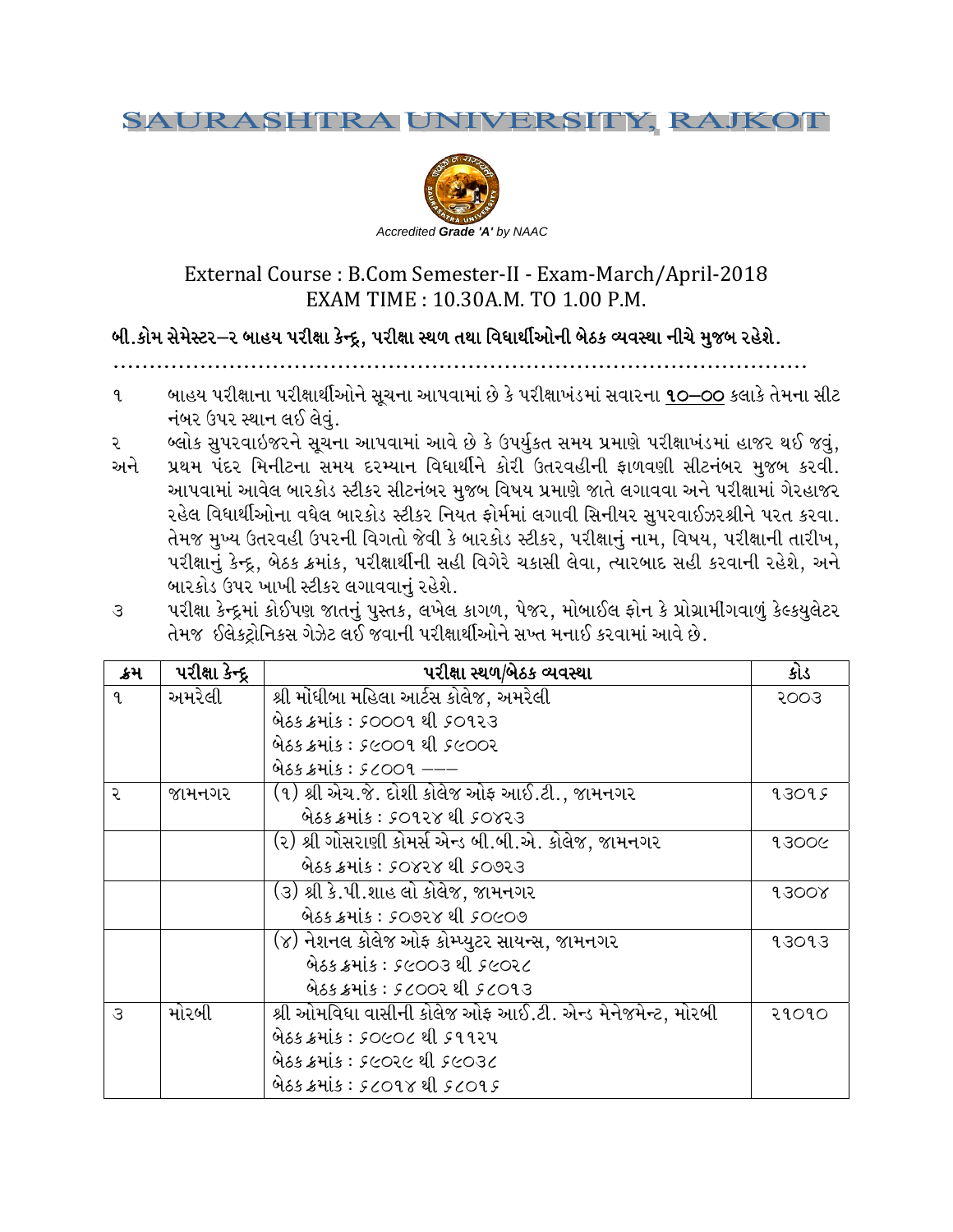|  | . . |  |  |
|--|-----|--|--|
|  |     |  |  |

| $\times$     | રાજકોટ       | (૧) માતૃશ્રી વિરબાઈમાં મહિલા આર્ટસ કોલેજ, રાજકોટ                  | २३०२३ |
|--------------|--------------|-------------------------------------------------------------------|-------|
|              |              | બેઠક ક્રમાંક : ૬૧૧૨૬ થી ૬૧૪૨૫                                     |       |
|              |              |                                                                   |       |
|              |              | (૨) શ્રી આર.આર. પટેલ મહિલા આર્ટસ એન્ડ કોમર્સ કોલેજ, રાજકોટ        | 53032 |
|              |              | બેઠક ક્રમાંક : ૬૯૦૩૯ થી ૬૯૦૮૨                                     |       |
|              |              | બેઠક ક્રમાંક : ૬૮૦૧૭ થી ૬૮૦૪૫                                     |       |
|              |              | (૩) શીપ્રા કોલેજ ઓફ કોમ્પ્યુટર સાયન્સ એન્ડ ટેકનોલોજી, રાજકોટ      | २३११७ |
|              |              | બેઠક ક્રમાંક : ૬૧૪૨૬ થી ૬૧૫૬૫                                     |       |
|              |              | (૪) સવોદય કોલેજ ઓફ કોમ્પ્યુટર સાયન્સ, રાજકોટ                      | २३१०५ |
|              |              | બેઠક ક્રમાંક : ૬૧૫૬૬ થી ૬૧૭૧૫                                     |       |
|              |              | (૫) શ્રી ધર્મેન્દ્રસિંહજી આર્ટસ કોલેજ, રાજકોટ                     | २३०१૯ |
|              |              | બેઠક ક્રમાંક : ૬૧૭૧૬ થી ૬૧૮૯૦                                     |       |
| $\mathbf{u}$ | સુરેન્દ્રનગર | (૧) શ્રી સ્વામી વિવેકાનંદ કોલેજ, સુરેન્દ્રનગર                     | 58006 |
|              |              | લેઠક ક્રમાંક : ૬૧૮૯૧ થી ૬૨૦૪૦                                     |       |
|              |              | (૨) શ્રી જી.બી. પરમાર કોલેજ ઓફ કોમ્પ્યુટર સાયન્સ એન્ડ મેનેજમેન્ટ, | २४०१० |
|              |              | સુરેન્દ્રનગર                                                      |       |
|              |              | બેઠક ક્રમાંક : ૬૨૦૪૧ થી ૬૨૧૯૦                                     |       |
|              |              | (૩) શ્રી પંડિત નથુલાલજી વ્યાસ કોલેજ ઓફ સાયન્સ, મેનેજમેન્ટ એન્ડ    | २८००८ |
|              |              | આઈ.ટી. એન્ડ કોમર્સ કોલેજ, સુરેન્દ્રનગર                            |       |
|              |              | બેઠક ક્રમાંક : ૬૨૧૯૧ થી ૬૨૪૪૦                                     |       |
|              |              | (૪) શ્રી એસ.જે. વરમોરા મહિલા બી.બી.એ. એન્ડ બી.સી.એ. કોલેજ,        | २૯००७ |
|              |              | સુરેન્દ્રનગર                                                      |       |
|              |              | બેઠક ક્રમાંક : ૬૨૪૪૧ થી ૬૨૫૩૬                                     |       |
|              |              | બેઠક ક્રમાંક : ૬૯૦૮૩ થી ૬૯૧૦૫                                     |       |
|              |              | 92055 Mis: 52085 el 52055                                         |       |

બી.એ./બી.કોમ સેમેસ્ટર–૨ બાહય પરીક્ષાનું ટાઈમ ટેબલ તથા પરીક્ષાની હોલ ટીકીટ વર્ષ ૨૦૧૬ પહેલા નોંધાયેલા વિધાર્થીઓએ http://external.saurashtrauniversity.edu ઉપરથી, જયારે વર્ષ ૨૦૧૬ પછી નોંધાયેલા વિધાર્થીઓએ http://external.saurashtrauniversity.co.in ઉપરથી **તા.૨૫/૦૩/૨૦૧૮ના** રોજ થી ડાઉન લોડ કરી લેવાની રહેશે જેની સબંધિત વિધાર્થીઓએ નોંધ લેવી.

તા.૨४/**03/૨**૦૧૮

આદેશ થી .......... એ.એસ.પારેખ, પરીક્ષા નિયામક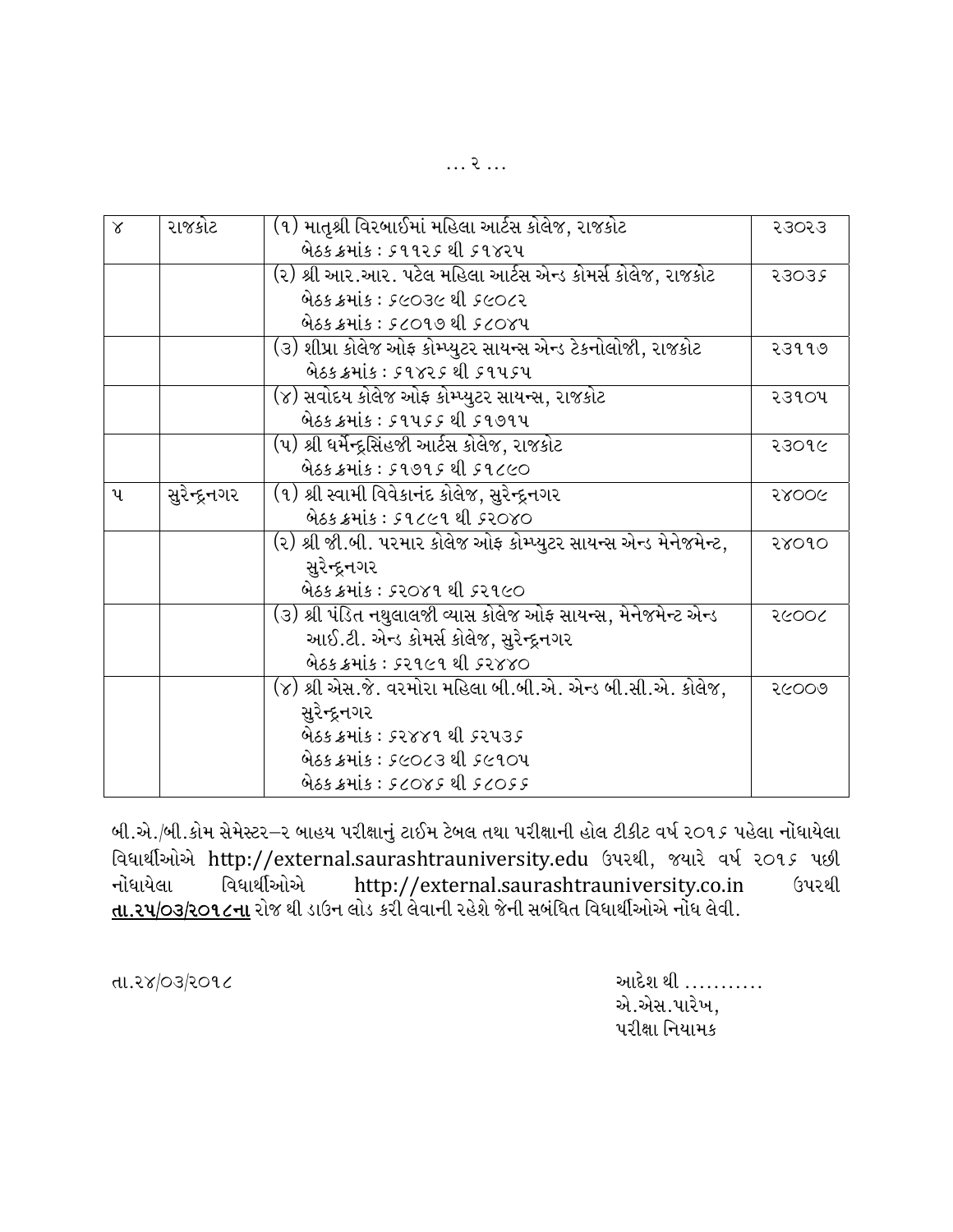### BCOM SEM-2 (CBCS) March-2018 **SAURASHTRA UNIVERSITY**

Univsersity Time Table

**Date & Day Subject Name Paper Code (Faculty-Course Code)** Academic Year : 2017-2018 31/03/2018 ------------------------------------------------------------------------------ Saturday  $F$ OUNDATION : 002001201 - ENGLISH-2 (Time : 10:30:00AM To 01:00:00PM) 02/04/2018 ------------------------------------------------------------------------------ Monday  $CORE-1 : 002001202 - BUSINESS$ ECONOMICS-2 (Time : 10:30:00AM To 01:00:00PM) 03/04/2018 ------------------------------------------------------------------------------ CORE-2 : 002001203 - FINANCIAL 002-001203 Tuesday ACCOUNTING-2 (Time : 10:30:00AM To 01:00:00PM) 04/04/2018 ------------------------------------------------------------------------------ Wednesday  $CORE-4 : 002001205 - BUSINESS$ ADMINISTRATION-2 (Time : 10:30:00AM To 01:00:00PM) 05/04/2018 ------------------------------------------------------------------------------ CORE-3 : 002001204 - COMPANY LAW-2 002-001204 Thursday (Time : 10:30:00AM To 01:00:00PM) 06/04/2018 ------------------------------------------------------------------------------ Friday  $CORE & ALLIED-2 : 002001209 - SSP-2$ (Time : 10:30:00AM To 01:00:00PM) CORE & ALLIED-2 : 002001210 - 002-001210 MATHEMATICS-2 (Time : 10:30:00AM To 01:00:00PM) CORE & ALLIED-2 : 002001211 - BRF-2 002-001211 (Time : 10:30:00AM To 01:00:00PM) 07/04/2018 ------------------------------------------------------------------------------ Saturday CORE & ALLIED- $1:002001206 -$ FUNDAMENTALS OF ENTREPRENEURSHIP-2 (Time : 10:30:00AM To 01:00:00PM) CORE & ALLIED-1 : 002001207 - 002-001207 FUNDAMENTALS OF MARKETING-2 (Time : 10:30:00AM To 01:00:00PM) CORE & ALLIED-1 : 002001208 - COMPUTER 002-001208 APPLICATION & IT -2 (Time : 10:30:00AM To 12:30:00PM) CORE & ALLIED-1 : 002001221 - \*COMPUTER 002-001221 APPLICATION & IT-2 (Time : 10:30:00AM To 12:30:00PM) 09/04/2018 ------------------------------------------------------------------------------ ELECTIVE-1 : 002001212 - ACCOUNTING & 002-001212 Monday FINANCE-2 (Time : 10:30:00AM To 01:00:00PM)

------------------------------------------------------------------------------ Printed Date : 19/03/2018 Printed By : smghinaiyaextPrinted Time : 11:15.28

**PG. No. :1**